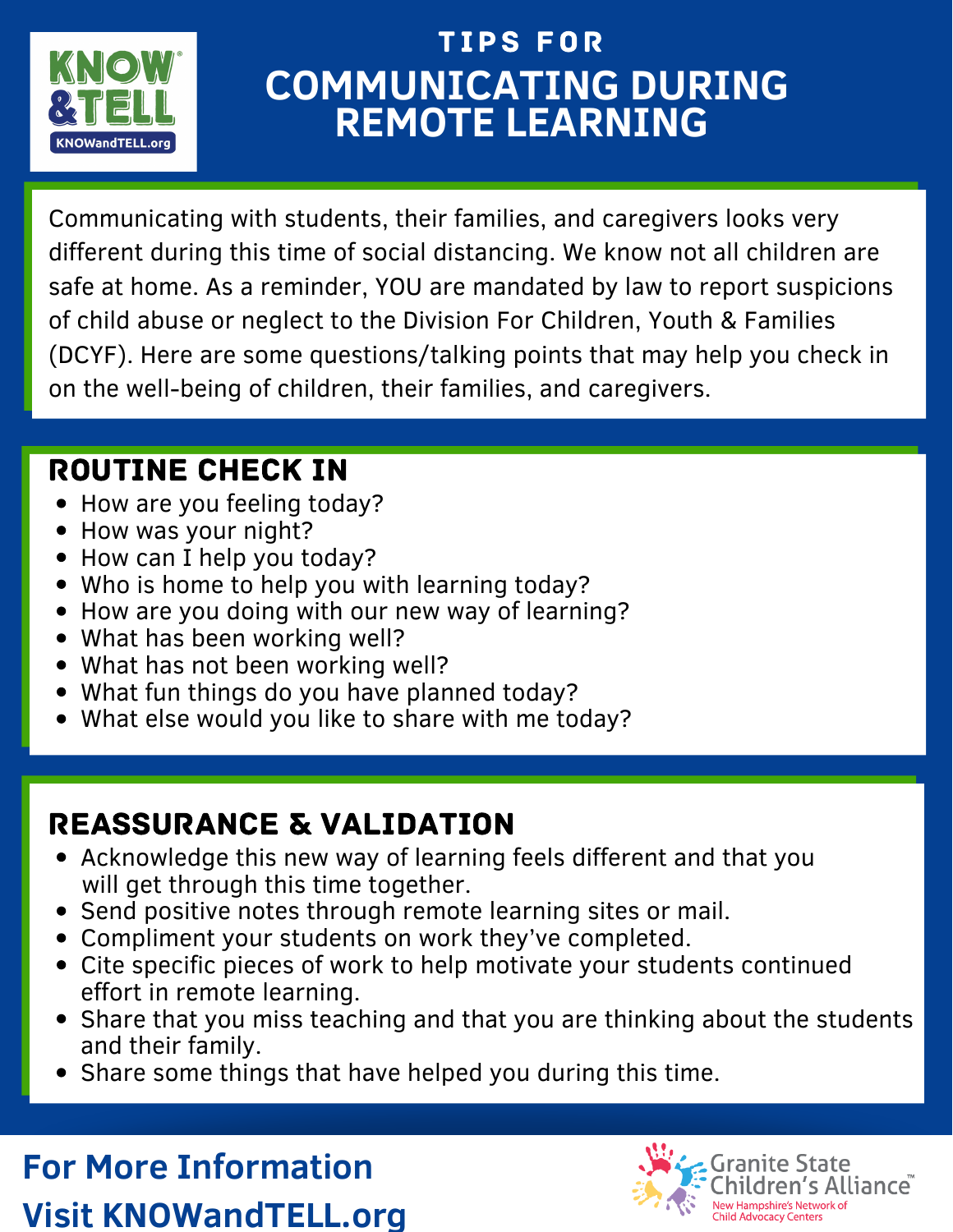

## **COMMUNICATING DURING REMOTE LEARNING** tips for

#### **WELLNESS**

- What did you have for breakfast? For lunch? For dinner?
- What have you been doing inside/outside during the day?
- What was the best part about your day?
- What was the hardest part about your day?
- What do you like about being home from school?
- What do you miss about not going to school?
- What have you been doing for exercise?
- How is your family? Is there anything that you or your family need during this time?
- I know you and \_\_\_\_\_\_ are friends, have you been able to keep in touch with each other?
- Have you been able to talk to other family members or friends during this time? How are they doing?
- Now, that you do not have to wake up early for school, how are you sleeping? Are you getting enough sleep?

#### OBSERVATIONS & RESPONSES

- I know you like to \_\_\_\_\_, have you been able to keep up with it?
- I've noticed/it was shared that you have been struggling, how can I help with that?
- I'm having a hard time hearing you due to background noise/I'm hearing some other noises in the background, what else is happening at your house today?
- I saw a younger/older person walk by your screen, who is home with you today?

**For More Information Visit KNOWandTELL.org**